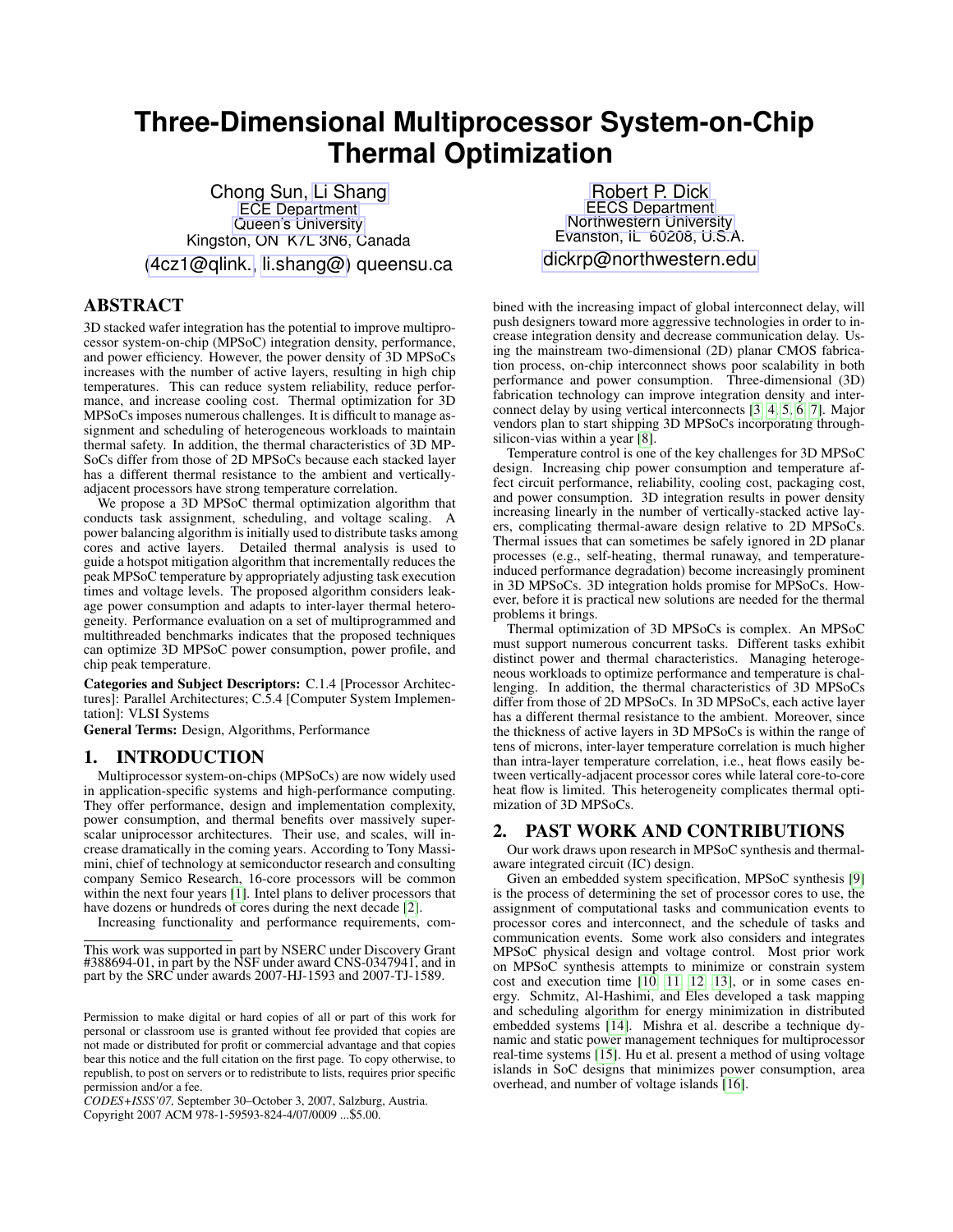Thermal analysis and thermal-aware IC design are becoming increasingly important. Various thermal modeling and optimization techniques have been proposed. Skadron et al. develop HotSpot, a compact thermal modeling technique for steady-state and dynamic IC thermal analysis [\[17\]](#page-5-16). Li et al. propose a steady-state IC thermal model using multigrid iterative method [\[18\]](#page-5-17). Yang et al. developed ISAC, a multi-domain chip-package thermal analysis method, using spatially and temporally adaptive techniques to speedup steadystate, time-domain, and frequency domain thermal analysis [\[19\]](#page-5-18). Our uses an enhanced version of ISAC for thermal analysis.

Mukherjee, Ogrenci Memik, and Memik developed a temperatureaware algorithm for resource allocation and binding in high-level synthesis [\[20\]](#page-5-19). Gu et al. propose a thermal-aware unified physicallevel and high-level synthesis system [\[21\]](#page-5-20). Paci et al. indicate that thermal optimization is unnecessary in low-power 2D MP-SoCs [\[22\]](#page-5-21). However, this conclusion does not generalize to highperformance 3D MPSoCs, for which power densities are higher and the thermal resistances to ambient are larger. Xie and Hung propose a thermal-aware task allocation and scheduling algorithm to minimize IC peak temperature [\[23\]](#page-5-22).

Thermal optimization of 3D ICs has focused on physical design. Cong et al. propose a thermal-aware 3D floorplanning algorithm [\[24\]](#page-5-23). Hung et al. develop a thermal-aware floorplanner which considers the interconnect power consumption [\[3\]](#page-5-2). Goplen and Sapatnekar propose a thermal-aware placement solution for 3D ICs [\[25\]](#page-5-24).

In this work, we propose a 3D MPSoC temperature optimization algorithm. Task assignment, scheduling, and voltage scaling are conducted to optimize 3D MPSoC peak temperature under functionality and timing constraints. Peak temperature is interesting because it limits maximum operating frequency, influences the cost of cooling solutions, and impacts reliability. This work has the following main contributions:

1. We investigate the impact of the heterogeneous characteristics of 3D IC thermal properties and the heterogeneous workload power characteristics on 3D MPSoC thermal optimization. Our study provides general guidance for 3D MPSoC thermal optimization.

2. We propose and evaluate an iterative system-level thermal optimization algorithm for 3D MPSoCs that conducts thermal-aware task assignment, scheduling, and voltage scaling. This algorithm first balances spatial power density and then uses feedback from thermal analysis of a detailed 3D MPSoC thermal model to guide an iterative hotspot mitigation algorithm that minimizes peak temperature. Our results indicate that although power minimization and power density balancing serve as useful starting points for thermal optimization, feedback from a detailed thermal model permits significantly lower peak temperatures. To the best of our knowledge, this is the first system-level thermal optimization algorithm for 3D MPSoCs.

# 3. 3D MPSOC THERMAL OPTIMIZATION

This section defines the 3D MPSoC thermal optimization problem, gives an overview 3D-Wave, the proposed optimization flow, and explains the optimization algorithms in detail.

#### 3.1 Problem Analysis

In this article, we propose a solution to the following problem. Given

1. A multi-layer 3D chip-level multiprocessor composed of numerous processing elements;

2. A geometrical thermal model consisting of the chip and package heat capacities and thermal conductivities; and

3. A real-time workload consisting of a set of periodic directed acyclic graphs of data-dependent tasks, each of which has an execution time and power consumption at a predefined peak operating voltage and frequency,

determine an assignment of tasks to processor cores, a schedule of tasks, and independent dynamic voltage and frequency scaling



<span id="page-1-0"></span>Figure 1: 3D MPSoC chip package structure.

(DVFS) schedules for each processor core in order to optimize the 3D MPSoC peak temperature under the following operation and timing constraints:

1. All tasks must finish execution before their deadlines;

2. For each inter-task precedence constraint, the start time of the child must be later than the finish time of the parent;

3. The execution intervals assigned to the same processor core may not overlap; and

4. The voltage of each processor core must always be within the valid operating range.

The optimization variables for this problem are task execution times, task start times, the processor cores to which all tasks are assigned, and operating voltages for all tasks.

Next, we discuss 3D MPSoC thermal properties and run-time workload characteristics. We then explain the challenges of the thermal optimization problem.

*3D MPSoC thermal characteristics:* [Figure 1](#page-1-0) illustrates 3D MP-SoC chip and package design. An MPSoC chip contains multiple vertically-stacked silicon layers. Each silicon layer contains processor cores and memory modules. One side of the MPSoC chip is connected to a carrier layer, is attached to the circuit board. The other side of the chip is attached to the cooling solution. The primary heat dissipation path is from the silicon layers through the cooling solution to the ambient. Therefore, for each silicon layer *i*, the thermal resistance to the ambient can be estimated using the following equation.

<span id="page-1-1"></span>
$$
R_{i,\text{ambient}} = \sum_{j=1}^{i} R_{j,j-1} + R_{0,\text{cooling}} + R_{\text{cooling, ambient}} \tag{1}
$$

where  $R_{j, j-1}$  is the thermal resistance between silicon layer *j* and  $j-1$ ;  $R_{0,\text{cooling}}$  is the thermal resistance between silicon layer 0 and the cooling solution; and *R*cooling, ambient is the thermal resistance from cooling solution to the ambient. [Equation 1](#page-1-1) implies the thermal heterogeneity for 3D MPSoCs. Processor cores in the silicon layers closer to cooling solution have higher thermal efficiencies, i.e., lower thermal resistances to the ambient.

Within a 3D MPSoC, inter-processor thermal correlation is heterogeneous. Inter-layer thermal correlation is significant. Among vertically-adjacent processors, each processor's power consumption has direct impact on its neighbors' temperatures. On the other hand, since the thickness of each silicon layer in 3D MPSoC is within the range of tens of microns, lateral heat flow among neighboring processors within the same silicon layer is negligible, i.e., intra-layer thermal correlation is weak.

*Workload characteristics:* A 3D MPSoC supports a large quantity of tasks with distinct performance and power characteristics. For each task with execution time  $exe<sup>i</sup>$ , task start time *start<sup>i</sup>* , and task deadline *deadline<sup>i</sup>* , the slack-execution time ratio, *deadlinei*−*starti*−*exe<sup>i</sup> exe<sup>i</sup>* , characterizes the maximum allowed performance slowdown and corresponding potential power and temperature reduction of this task. In addition, different tasks are result in different run-time switching activities, directly affecting 3D MP-SoC power consumption.

In summary, heterogeneous thermal characteristics and run-time workload complicate 3D MPSoC thermal optimization. To mini-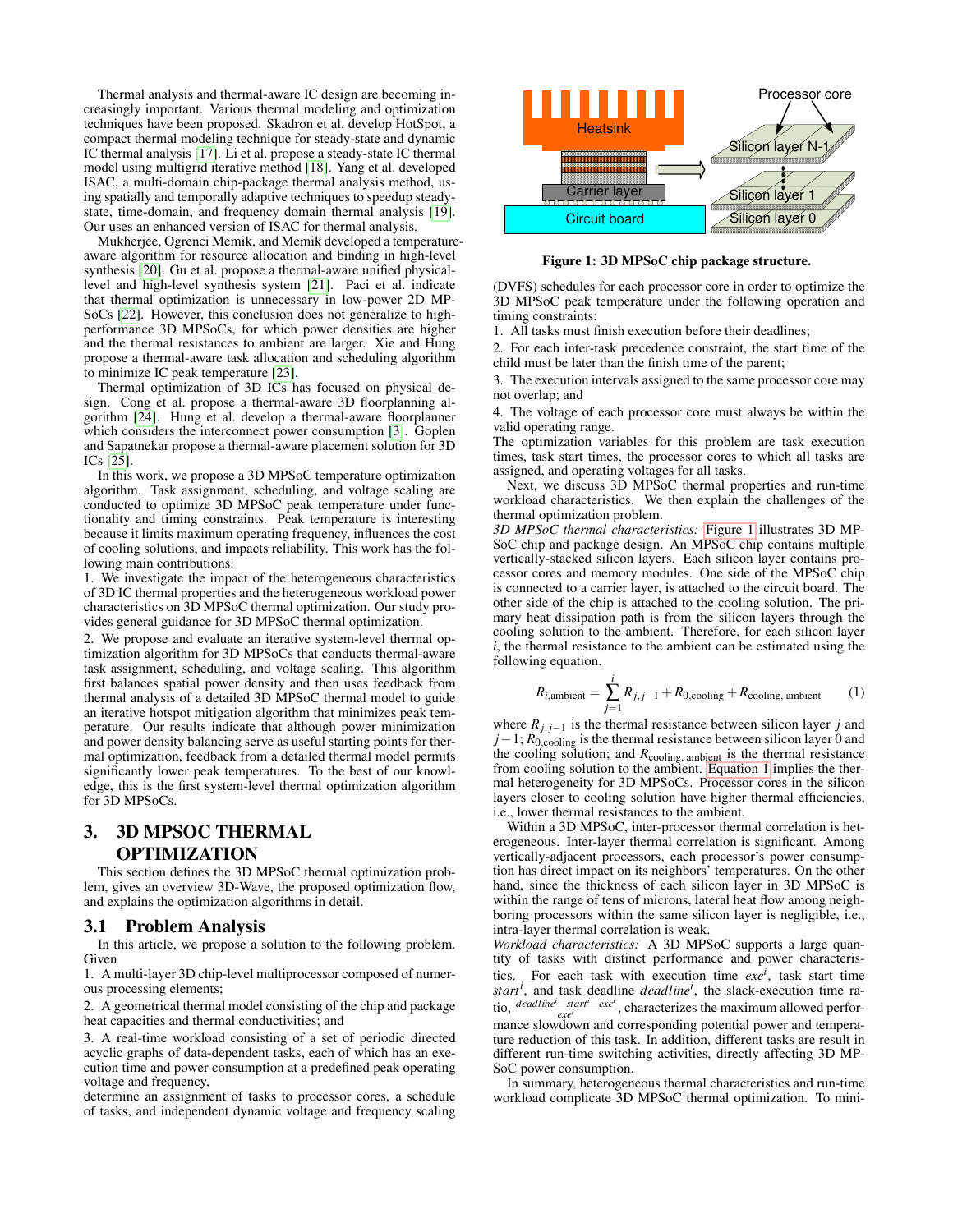

#### <span id="page-2-0"></span>Figure 2: Overview of 3D MPSoC thermal optimization flow.

mize 3D MPSoC peak temperature under a performance constraint, one must consider thermal and workload heterogeneity throughout the 3D MPSoC synthesis flow, including task assignment, scheduling, slack distribution, as well as voltage and frequency scaling.

## 3.2 3D-Wave Overview

This section gives an overview of the proposed 3D MPSoC thermal optimization flow, which we call 3D-Wave. As shown in [Fig](#page-2-0)[ure 2,](#page-2-0) an energy-aware task assignment algorithm conducts workload distribution and power balancing among cores [\(Section 3.4.1\)](#page-2-1). Timing slack distribution and voltage and frequency scaling then minimize 3D MPSoC average power consumption [\(Section 3.4.2\)](#page-2-2). An iterative optimization loop is then entered [\(Section 3.5\)](#page-3-0). Within this loop, dynamic thermal analysis is used to determine the 3D MPSoC spatial and temporal thermal profile. These data are used to locate the tasks responsible for the highest temperature and reduce their supply voltages and frequencies in order to permit reduced temporal power density, thereby reducing the peak temperature. The schedules and operating voltages of other tasks are again adapted using the iterative hotspot mitigation algorithm. This process repeats until convergence.

#### 3.3 Modeling

Our 3D MPSoC power model estimates both dynamic power and leakage power consumption. Leakage power is dependent on operating voltage and temperature. We use the piecewise linear technique proposed by Liu et al. to model leakage power and temperature dependency [\[26\]](#page-5-25).

Given an IC chip-package design with *N* discrete elements, the thermal analysis problem can be described as follows:

$$
\mathbf{C}T(t)' + \mathbf{A}T(t) = Pu(t)
$$
 (2)

where the thermal capacitance matrix, C, is an  $[N \times N]$  diagonal matrix; the thermal conductance matrix, **A**, is an  $[N \times N]$  sparse matrix;  $T(t)$  and  $P(t)$  are  $[N \times 1]$  temperature and power vectors; and  $u(t)$  is the time step function. In this work, we consider temporal changes in thermal profile, i.e., we use dynamic thermal analysis in which the effects of heat capacity are explicitly modeled. For either the dynamic or steady-state versions of the problem, although direct solutions are theoretically possible, the computational expense is too high for use on high-resolution thermal models. In this work, we use ISAC for fine-grained dynamic modeling [\[19\]](#page-5-18). This algorithm is designed for accurate thermal analysis that is sufficiently fast for use in the inner loop of synthesis algorithms.

# 3.4 Constructive Power Balancing and Minimization Algorithm

This section describes a constructive algorithm for peak temperature minimization in 3D MPSoCs. The solution produced by this algorithm can be further optimized using the iterative hotspot mitigation algorithm described in [Section 3.5.](#page-3-0)

#### <span id="page-2-1"></span>*3.4.1 Power Balancing Task Assignment*

3D-Wave optimizes peak temperature by balancing temporal and spatial power density in 3D MPSoCs. First, it uses constructive

#### <span id="page-2-3"></span>Algorithm 1 Power balancing task assignment

- 1: Compute EFT for each task
- 2: Prioritize the sequence **S** of the tasks in order of EFT 3: for all task  $s \in S$  do
- 3: **for** all task  $s \in S$  **do**<br>4: Calculate  $p_T = p$
- 4: Calculate  $p_T = p_p \times r_p$ , the thermal impact of processor *p*<br>5:  $p_{Tmin} = \argmin_{p \in T} p_T$ 5:  $p_{Tmin} = \operatorname{argmin}_{p \in \mathbf{T}} p_T$ <br>6: Tentatively assign task
- Tentatively assign task  $s$  to  $p_{T min}$ , the processor with min. thermal impact
- 7: Add a precedence constraint from the latest task on *p* to *s*

8: end for

task assignment to balance the average power and temperature distribution among processors. As shown in [Algorithm 1,](#page-2-3) tasks are prioritized in the order of earliest finish time (EFT). In steps 4– 7, the total energy consumed by tasks assigned to each processor is calculated. Processors in different layers have different power to thermal impact ratios. For example, processors closer to the heatsink can safely execute tasks with higher power consumptions than those farther from the heatsink. Step 5 evaluates the thermal impact of assigning to each processor core,  $p_T$ . It calculates the average power consumption of each processor  $p_p$  weighted by the average thermal resistance of the processor to the ambient *rp*. Task *s* is then tentatively assigned to the processor with the minimal thermal impact. During task assignment, a new precedence constraint is added from the latest task on the target processor to the new task in order to prevent temporal overlap. The result of [Algorithm 1](#page-2-3) is a power distribution among processors that is appropriately weighted for temperature minimization. This initial distribution will be further improved by later optimization stages.

#### <span id="page-2-2"></span>*3.4.2 Slack Distribution and Voltage Scaling*

Task slack distribution is used to permit voltage scaling, which permits temporal power density and peak temperature minimization. To address 3D MPSoC workload and heat flow heterogeneity, 3D-Wave uses the same weighted average power consumption as an objective function during slack distribution. Note that the results produced by this constructive algorithm will later be improved using the iterative hotspot mitigation algorithm described in [Section 3.5.](#page-3-0)

Given a set of sequential tasks, the thermal resistance weighted slack distribution problem is equivalent to deciding the execution time of each task such that the thermal resistance weighted energy consumption is minimized under a hard constraint on path execution time. We shall use the following variables and constants: *D* is the bound on path execution time; *p* is the set of all tasks on the path;  $d_i$  is the task's execution time;  $v_i$  is the task's voltage;  $V_t$  is the threshold voltage constant; *K* is an execution time constant; *E* is the total path energy consumption;  $e_i$  is the thermal resistance weighted energy required for a task;  $C_i$  is the switched capacitance constant of a task's processor core;  $R_i$  is the thermal resistance from the task's processor core to the ambient; and  $\alpha$  is the alpha power law constant [\[27\]](#page-5-26).

<span id="page-2-4"></span>
$$
d_i = \frac{Kv_i}{(v_i - V_t)^{\alpha}}
$$
 subject to the constraint  $D \ge \sum_{i \in p} d_i$  (3)

However,  $V_t$  is small and a very low value of  $v$  will generally imply an unacceptable path delay that will be prevented by the constraint in [Equation 3.](#page-2-4) Therefore, we may assume  $V_t$  is small, thus

$$
d_i \simeq \frac{K v_i}{v_i^{\alpha}} \quad \text{and} \quad v_i = \left(\frac{d_i}{K}\right)^{\frac{1}{1-\alpha}} \tag{4}
$$

$$
e_i = R_i C_i v_i^2 = R_i C_i \left(\frac{d_i}{K}\right)^{\frac{2}{1-\alpha}} \text{ and } (5)
$$

$$
E = \sum_{i \in p} R_i C_i \left(\frac{d_i}{K_i}\right)^{\frac{2}{1-\alpha}} \text{ then } \min_{\substack{\forall i \in p \\ v_i}} \sum_{i \in p} R_i C_i \left(\frac{d_i}{K_i}\right)^{\frac{2}{1-\alpha}} \quad (6)
$$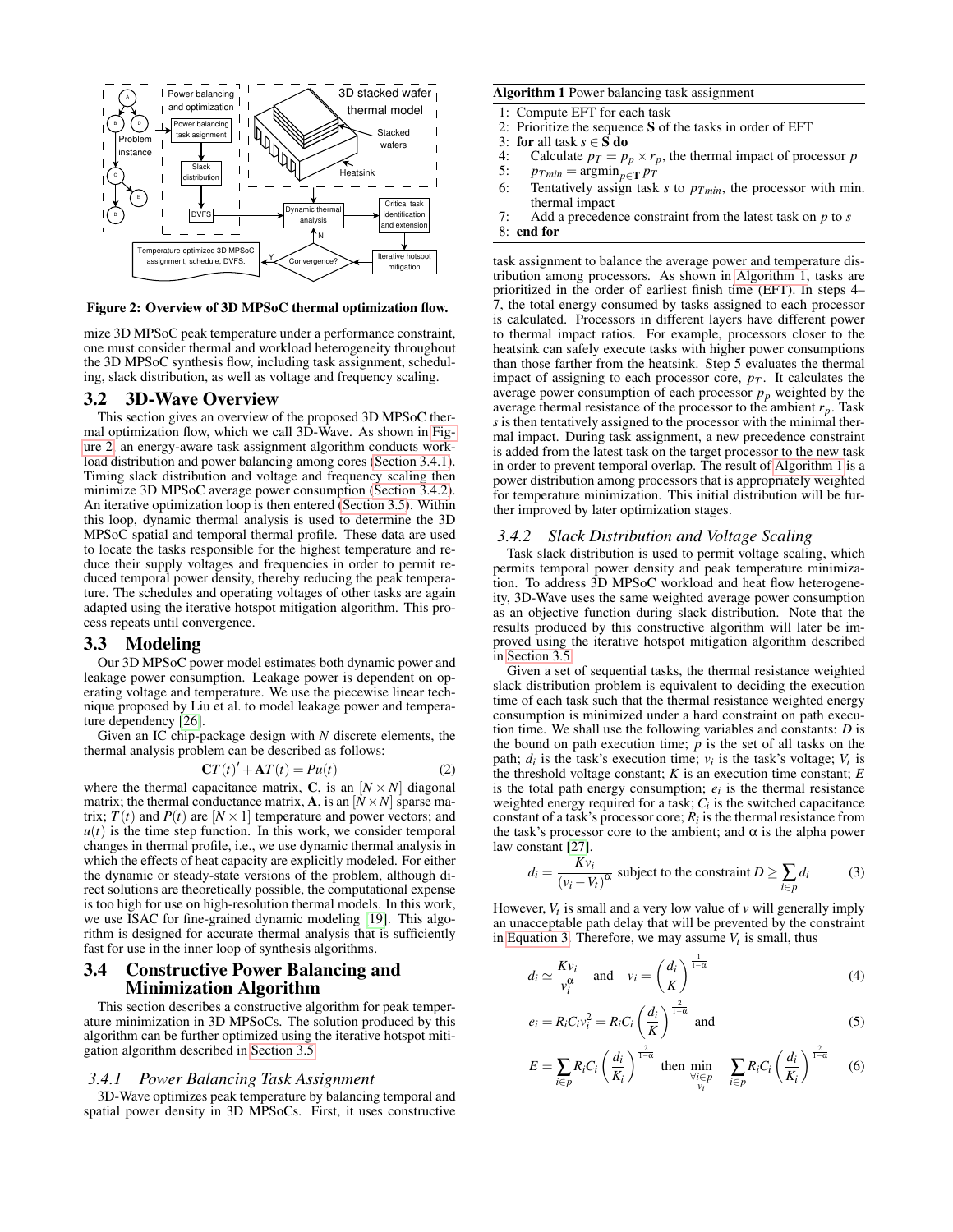<span id="page-3-2"></span>Algorithm 2 Slack distribution

- $\overline{1:}$  Compute all task slacks<br>2: Group task slacks into s
- 2: Group task slacks into same-slack paths, *P*
- 3: Sort paths in order of increasing slack<br>4: while  $p$  in  $P$  do
- 4: while  $p$  in  $P$  do<br>5: Assign slack t
- 5: Assign slack to tasks in *p* according to Equations [3](#page-2-4) and [7](#page-3-1)<br>6: Recompute all task slacks
- Recompute all task slacks
- 7: end while

Note that a decrease in  $v_i$  implies a decrease in  $e_i$ , which implies an increase in  $d_i$ . Therefore, for minimal  $E$ ,  $D = \sum_{i \in p} d_i$ . Consider the delay and energy trade-off for an arbitrary pair of tasks:

<span id="page-3-1"></span>
$$
e_{12} = \frac{R_1 C_1}{K_1^{\frac{2}{1-\alpha}}} (d_1)^{\frac{2}{1-\alpha}} + \frac{R_2 C_2}{K_2^{\frac{2}{1-\alpha}}} (d_{12} - d_1)^{\frac{2}{1-\alpha}} \tag{7}
$$

We assign task durations that honor [Equation 7](#page-3-1) and the constraint in [Equation 3.](#page-2-4) By granting slack to each task in the path such that its time is proportional to its time share, we produce an a favorable initial dynamic voltage and frequency scaling schedule. However, this schedule is not perfect because assigning non-minimal task time shares eventually reduces scheduling flexibility. Limitations on task start times may influence the earliest start times and latest finish times of tasks on other paths as a result of precedence constraints and resource contention. In order to avoid deadline violations, slack distribution is conducted on task paths in order of increasing path slack. A modified depth-first search for generating paths is conducted on a graph in which each vertex is a task labeled with its slack and each edge is a data dependency. Vertex children are visited in increasing order of slack, thereby guaranteeing that vertices on multiple paths will be included in minimal-slack paths.

As shown in [Algorithm 2,](#page-3-2) starting from the minimal-slack path, slack is distributed to tasks according to Equations [3](#page-2-4) and [7.](#page-3-1) After slack sharing is completed for a given path, the slacks of all nodes are recomputed and slack distribution proceeds for the next path. The voltage of each task is then scaled to the lowest value permitting completion within its assigned time interval. Although this algorithm is not guaranteed to produce minimal-energy solution, it provides a starting point for the iterative optimization algorithm described in [Section 3.5.](#page-3-0)

#### <span id="page-3-0"></span>3.5 Iterative Hotspot Mitigation Algorithm

This section describes an iterative hotspot mitigation algorithm to further improve the peak temperature resulting from the task assignment, scheduling, and DVFS solution produced by the constructive power balancing and minimization algorithm. This algorithm iteratively detects and eliminates temporal hotspots to optimize 3D MPSoC peak temperature.

As shown in [Algorithm 3,](#page-3-3) within each iteration 3D MPSoC peak temperature is first computed using dynamic thermal analysis (step 2). Tasks within the peak temperature region are identified and recorded in a critical task set (step 3). For each selected task, this algorithm determines the potential reduction in peak temperature resulting from adjusting the slack distribution between this task and its neighboring tasks. The slack time of the task is increased by δ*t* and the slack time of its parent and child tasks are each decreased by δ*t*/2. Dynamic thermal analysis is used to estimate the peak temperature reduction (step 10), which is then recorded with the corresponding slack time adjustment setup (step 11 and 12). Next, the initial slack distribution is restored and the algorithm evaluates the impact of increasing the slack of other candidate tasks (step 13). After evaluating all the tasks primarily responsible for the temporal hotspot, this algorithm selects the task whose expansion decreased the peak temperature the most (step 15). It then updates the slack time adjustment coefficient δ*t* (explained below) and conducts dynamic thermal analysis to identify next thermal hotspot. This process continues till no peak temperature improvement.

Several algorithm design decisions merit further discussion. First, we describe the method of identifying tasks responsible for temporal hotspots. In a 3D MPSoC, tasks executed concurrently on vertically-adjacent processor cores are thermally correlated. When a temporal hotspot occurs, tasks executed on both the hotspot pro-

#### <span id="page-3-3"></span>Algorithm 3 Iterative hotspot mitigation

1: while 3D MPSoC peak temperature can be reduced do

| 2: |                                 |  |
|----|---------------------------------|--|
|    | Compute peak temperature        |  |
| ٦. | Find critical task set S within |  |

- 3: Find critical task set S within the peak temperature region 4: for each task  $s \in S$  do 5: Prolong s' execution time by  $\delta t$ for each task  $s \in S$  do
- 
- 5: Prolong *s*' execution time by  $\delta t$ <br>6: **for** each task *s'*, where *s'* is *s*'s p<br>7: Reduce *s'* s execution time by 6: **for** each task  $s'$ , where  $s'$  is  $s'$  parent or child task **do**
- 7: Reduce *s* ′ 's execution time by δ*t*/2

end for

- 8: Slack time validation<br>9: **end for**<br>10: Recompute peak tempe
- 10: Recompute peak temperature<br>
11: Record local slack adjustment<br>
12: Record new peak temperature Record local slack adjustment
- 12: Record new peak temperature<br>13: Restore initial slack distribution
- 13: Restore initial slack distribution<br>14: **end for**<br>15: Apply the slack adjustment with lo end for

- 15: Apply the slack adjustment with lowest peak temperature 16: Adjust  $\delta t$ 16: Adjust δ*t*
- 17: end while

cessor and vertically-adjacent processors should be considered. Second, the slack time adjustment coefficient, δ*t*, should be carefully selected. A large value should be used initially to speed peak temperature reduction. However, the value should decrease as temporal thermal variation decreases to permit convergence. Our analysis shows that a simple multiplicative adaption policy, i.e., reducing δ*t* by 10% every 100 iterations, provides both good runtime efficiency and stability. Third, dynamic thermal analysis is used to guide the proposed iterative optimization flow. Even though thermal analysis increases computational complexity, it can accurately locate temporal hotspots and determine the complex thermal implications of changes to task execution times and voltages. As shown in [Section 4.2,](#page-4-0) this algorithm consistently produces higher-quality solutions than a solution based on task power consumption, alone.

## <span id="page-3-5"></span>4. EXPERIMENTAL RESULTS

In this section, we present experimental results for 3D-Wave, the proposed 3D MPSoC thermal optimization algorithm. [Section 4.1](#page-3-4) describes the experimental setup and the benchmarks used to evaluate 3D-Wave. The algorithm consists of a constructive power balancing and minimization algorithm and a thermal analysis driven iterative hotspot mitigation algorithm. [Section 4.2](#page-4-0) gives a detailed characterization of each optimization stage. These data indicate that 3D-Wave produces solutions with low average power consumption and then balances spatial and temporal power variation in order to minimize 3D MPSoC peak temperature.

The experiments were conducted on AMD 64 X2 Linux workstations with 2 GB of RAM. All the optimization runs require less than 400 s of CPU time.

#### <span id="page-3-4"></span>4.1 Experimental Setup

This section describes the 3D MPSoC chip package setup and the benchmarks used to evaluate 3D-Wave.

We consider a two-layer front-to-back eight-core 3D MPSoC architecture. Each silicon layer contains four Alpha 21264 microprocessor cores. Each processor core has a size of 4.56 mm×4.56 mm. The thickness of the top silicon layer is  $50 \mu m$ . The thickness of the bottom silicon layer is 0.5 mm; this layer is thicker in order to provide mechanical support. There is a  $10 \mu m$  polyimide glue layer between silicon layers. We model a forced-air cooling solution. The 3D MPSoC chip is attached to a copper heat sink through a 50 µm thermal grease interface layer. We use a detailed thermal analysis algorithm to evaluate heat flow through this stacked wafer thermal model [\[19\]](#page-5-18). These analysis results provide guidance to 3D-Wave during optimization.

The proposed 3D MPSoC thermal optimization algorithm is evaluated using testing traces generated from 22 multiprogrammed and multithreaded benchmarks. [Table 1](#page-4-1) shows the benchmarks we used from MediaBench, ALPBench, and SPEC2000 benchmark suits. The M5 multi-processor full-system simulation environment [\[28\]](#page-5-27) with integrated dynamic and leakage power models is used to gather the execution and power consumption traces of these benchmarks and convert them into 22 task graphs. The traces are produced by dividing the execution of processes into short discrete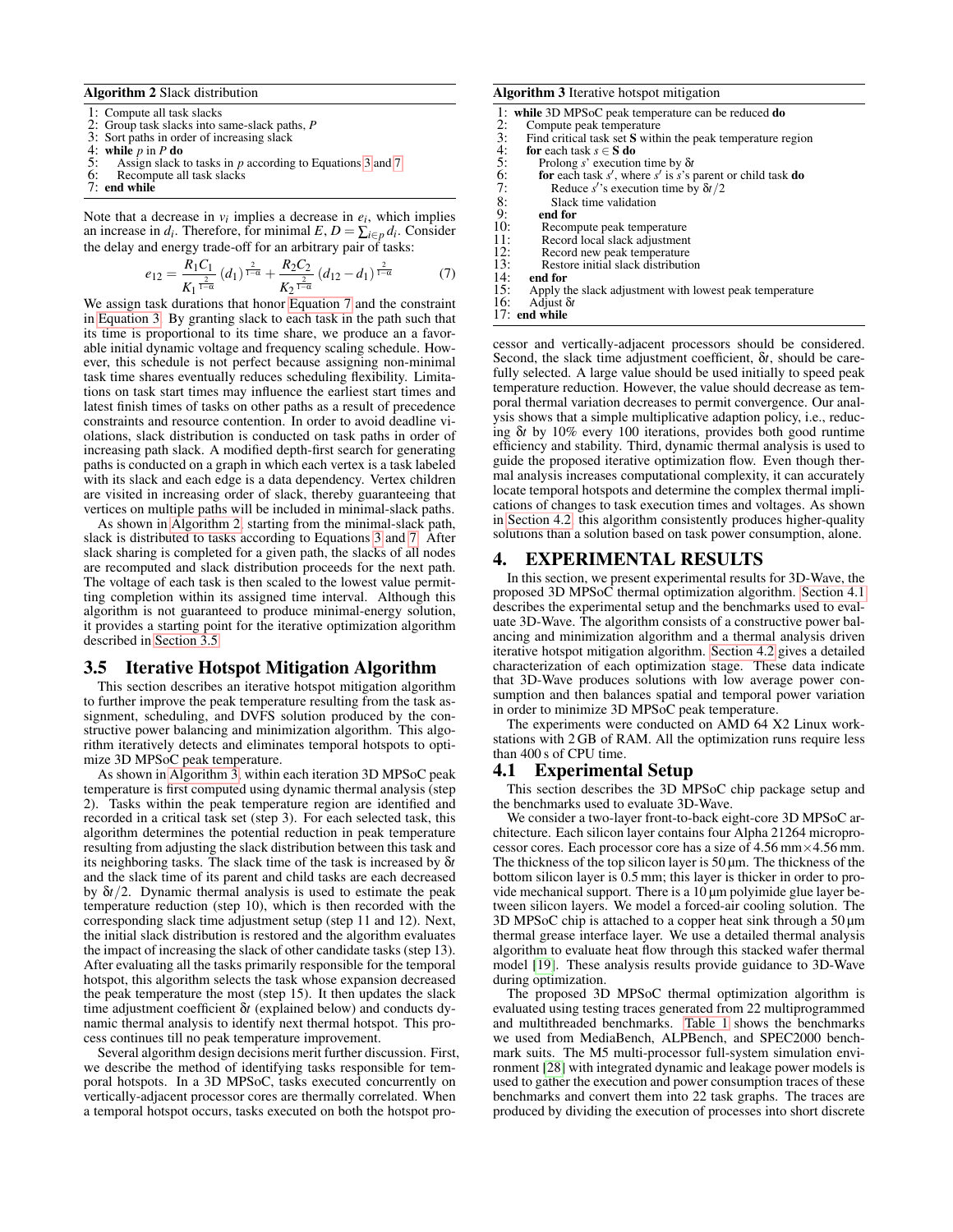<span id="page-4-1"></span>Table 1: Members Benchmark Suites

| <b>SPEC2000</b> | applu, bzip2, gap, gcc, gzip, lucas, mcf, mgrid, |
|-----------------|--------------------------------------------------|
|                 | parser, perlbmk, twolf                           |
| MediaBench      | adpcmdec, g721enc, g721dec, gsmenc, gsmdec,      |
|                 | ipegenc, ipegdec                                 |
| Alpbench        | mpgenc, mpgdec, sphinx3, tachyon                 |

time intervals corresponding to tasks and assigning each such task a power consumption based on processor power simulation. Using these 22 task graphs, ten benchmarks were constructed. Each of these is composed of 11 of the 22 task graphs.

#### <span id="page-4-0"></span>4.2 Performance Evaluation

3D MPSoC peak temperature is loosely related to average power consumption; minimizing average power consumption is a useful first step in thermal optimization. However, it is also necessary to consider detailed spatial and temporal power density in order to optimize peak temperature. 3D-Wave uses a two-stage optimization flow. A constructive power balancing and minimization algorithm (PBMCA) combined with a thermal analysis driven iterative hotspot mitigation algorithm (IHM) is used to minimize chip power consumption and optimize thermal profile. To evaluate 3D-Wave, we characterize the power and thermal impact of PBMCA and PBMCA+IHM (3D-Wave) separately. The thermal optimization of 3D-Wave is guided by dynamic thermal analysis. To determine whether power consumption can be used as a computationally-efficient estimate of temperature, we also consider IHM-P, which uses the iterative hotspot mitigation algorithm guided by peak power consumption instead of peak temperature. More specifically, during each iteration, the task with the highest power consumption instead of the highest temperature is chosen for voltage reduction.

[Table 2](#page-4-2) shows the 3D MPSoC peak temperature and power characteristics produced by PBMCA, IHM-P, and 3D-Wave. We will explain the implications of the data in this table in the following sections.

#### *4.2.1 Power Optimization*

3D MPSoC peak temperature is roughly related to chip average power consumption. If power density variation is neglected, MPSoC temperature is linearly proportional to average power consumption. PBMCA uses path-based slack distribution as well as voltage and frequency scaling to minimize chip power consumption. As shown in [Table 2,](#page-4-2) compared to initial workload average power consumption (column 2), PBMCA can effectively reduce chip average power consumption (column 3). Among these ten benchmarks, PBMCA can reduce chip average power consumption by 23.4% on average and 29.3% at most.

#### *4.2.2 Spatial Thermal Profile Balancing*

The temperature at any time and position in a 3D MPSoC is strongly influenced by spatial and temporal variations in power density. PBMCA uses energy-aware task assignment to balance 3D MPSoC spatial power profile. In [Table 2,](#page-4-2) the column labeled "Var." shows the maximum difference among the average power consumption of the eight processor cores. PBMCA can balance 3D MPSoC spatial power profile and constrain the maximum inter-core average power variation to 11.2%.

#### *4.2.3 Temporal Thermal Profile Balancing*

In [Table 2,](#page-4-2) the three columns labeled "Temp." show the peak 3D MPSoC temperatures produced by PBMCA, IHM-P, and 3D-Wave. Note the corresponding average power consumptions in the columns labeled "Power". Although these three algorithms produce similar power consumptions, considering temporal variations in power density permits further temperature reduction. IHM-P balances temporal power profile. 3D-Wave uses dynamic thermal analysis to guide the iterative hotspot mitigation algorithm. It is

<span id="page-4-2"></span>Table 2: Results for PBMCA, IHM-P, and 3D-Wave

| <b>Benchmark</b> |       | PBMCA |      | <b>IHM-P</b> |             | 3D-Wave |             |       |
|------------------|-------|-------|------|--------------|-------------|---------|-------------|-------|
| Num.             | Power | Power |      | Var. Temp.   | Power Temp. |         | Power Temp. |       |
|                  | (W)   | (W)   | (%)  | (K)          | (W)         | (K)     | (W)         | (K)   |
| 1                | 72.9  | 57.3  | 9.9  | 448.9        | 55.3        | 367.6   | 55.7        | 364.7 |
| 2                | 83.3  | 62.4  | 9.6  | 391.0        | 61.0        | 374.4   | 60.0        | 363.6 |
| 3                | 86.4  | 61.1  | 8.9  | 393.4        | 60.9        | 372.6   | 60.3        | 363.6 |
| 4                | 70.4  | 58.9  | 9.8  | 388.5        | 56.9        | 382.3   | 58.4        | 365.8 |
| 5                | 72.4  | 54.0  | 8.8  | 377.9        | 53.5        | 368.0   | 53.8        | 364.4 |
| 6                | 82.4  | 62.3  | 8.7  | 389.1        | 60.5        | 372.4   | 61.0        | 366.2 |
| 7                | 74.2  | 59.3  | 7.6  | 384.0        | 58.4        | 375.5   | 59.0        | 368.7 |
| 8                | 96.6  | 72.6  | 7.6  | 395.9        | 64.0        | 378.8   | 70.0        | 376.7 |
| 9                | 72.3  | 56.1  | 11.2 | 391.6        | 54.3        | 369.0   | 55.4        | 364.7 |
| 10               | 80.6  | 60.3  | 11.0 | 382.2        | 59.3        | 368.9   | 59.9        | 365.4 |

more effective because its optimization moves are guided by accurate dynamic temperature estimates instead of task power consumptions, which permit only rough estimates of temperature.

[Figure 3](#page-5-28) shows the 3D MPSoC run-time power consumption and peak thermal profile produced by PBMCA, IHM-P, and 3D-Wave. Due to space limitations, [Figure 3](#page-5-28) only includes the results of three benchmarks (Benchmark 1, 6, and 10). The other benchmarks show a similar trend. These figures demonstrate the impact of temporal power variation on 3D MPSoC peak temperature and the effectiveness of the temporal power balancing and peak temperature mitigation algorithm used by 3D-Wave. Compared to PBMCA, 3D-Wave can reduce 3D MPSoC peak temperature by 27.9 °C on average.

[Figure 4](#page-5-29) demonstrates the iterative thermal optimization process of the dynamic thermal analysis driven iterative hotspot mitigation (IHM) algorithm used in 3D-Wave. For comparison, this figure also shows the power-driven iterative optimization alternative called IHM-P. We make the following observations. First, IHM is effective in detecting and eliminating temporal thermal hotspots and optimizing 3D MPSoC peak temperature. Second, [Figure 4](#page-5-29) demonstrates that the temperature reduction process of IHM is not monotonic. To eliminate local hotspots, IHM adjusts the slack distribution, voltage, and frequency assignments of the tasks responsible for the hotspot as well as its immediate neighbors. Slack reduction in neighboring tasks may introduce new hotspots. However, the iterative slack mitigation process then mitigates these newlyintroduced hotspots until convergence, i.e., a condition in which any average power consumption reduction of the tasks responsible for the highest MPSoC temperature results in the introduction of an equally-high temperature elsewhere.

A comparison of IHM-P and 3D-Wave demonstrates the need for thermal analysis during hotspot mitigation instead of merely considering task power consumption. 3D-Wave permits a lower MPSoC peak temperature than IHM-P.

## 5. CONCLUSIONS

High chip power density and temperature complicate 3D MP-SoC design. In this paper, we have described 3D-Wave, a thermal optimization algorithm for 3D MPSoC design. 3D-Wave uses a two-stage optimization flow consisting of (1) a constructive power balancing and minimization algorithm and (2) a thermal analysis driven iterative hotspot mitigation algorithm. Experimental results indicate that 3D-Wave can reduces 3D MPSoC peak temperature below that of similar techniques that optimize power, alone. To the best of our knowledge, this is the first system-level thermal optimization algorithm for 3D MPSoCs.

# 6. ACKNOWLEDGMENTS

We would like to acknowledge Zhenyu Gu at Northwestern University and Changyun Zhu at Queen's University for helpful suggestions and the extraction of power traces that were used for the benchmarks in [Section 4.](#page-3-5)